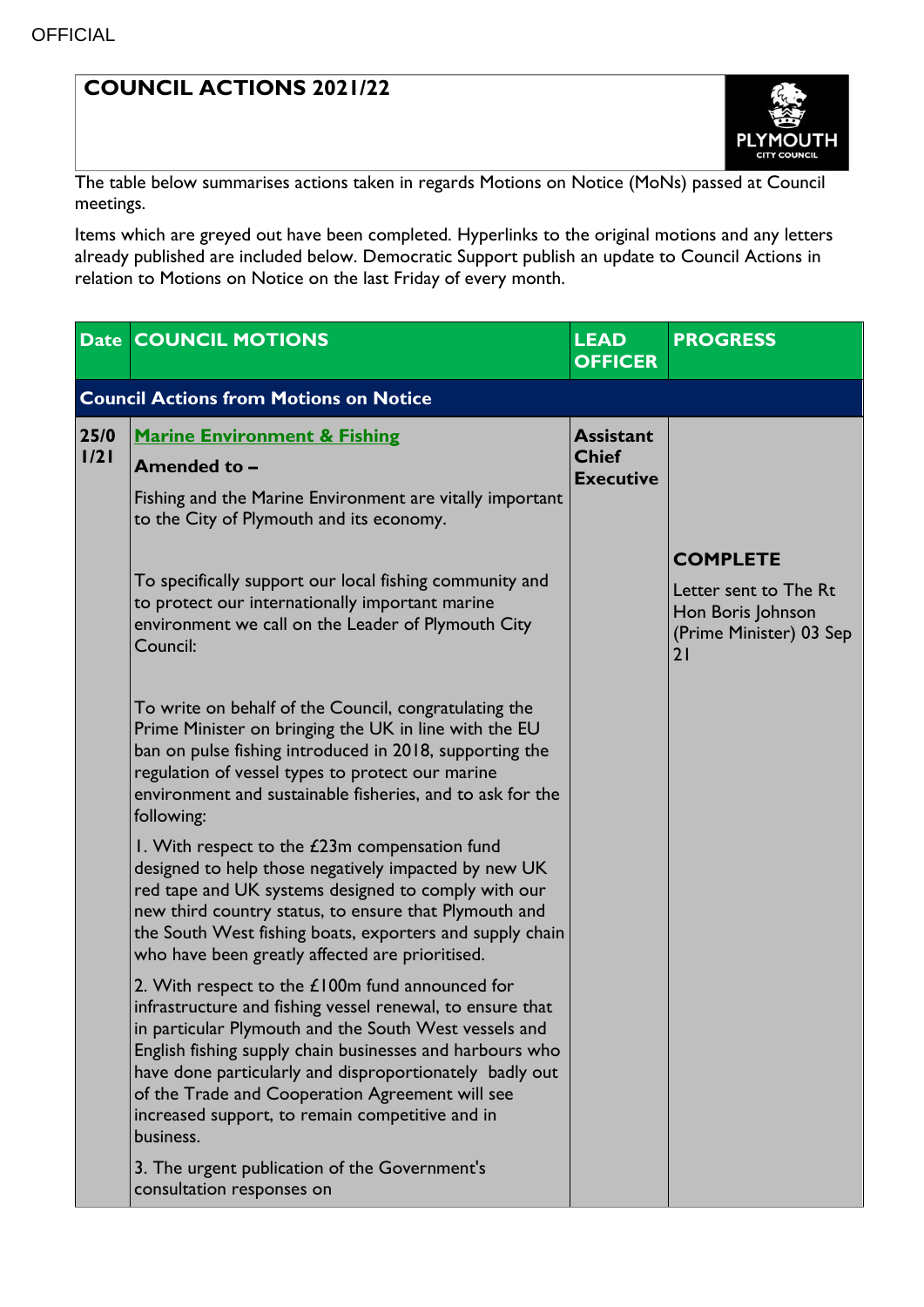|              | i) Quota allocations and management in 2021 and<br>beyond: England and the Crown dependencies                                                                                                                                                                                                                                                                                                                                                                                                                                                              |                                                                     |                                                                                                           |
|--------------|------------------------------------------------------------------------------------------------------------------------------------------------------------------------------------------------------------------------------------------------------------------------------------------------------------------------------------------------------------------------------------------------------------------------------------------------------------------------------------------------------------------------------------------------------------|---------------------------------------------------------------------|-----------------------------------------------------------------------------------------------------------|
|              | ii) Fisheries: strengthening the economic link licence<br>condition in England                                                                                                                                                                                                                                                                                                                                                                                                                                                                             |                                                                     |                                                                                                           |
|              | lii) Fisheries: apportioning additional quota between the<br>UK administrations: UK and the Crown dependencies.                                                                                                                                                                                                                                                                                                                                                                                                                                            |                                                                     |                                                                                                           |
| 14/0<br>6/21 | <b>Opting Out of NHS Patient Data Sharing With</b><br>the Private Sector<br>Amended to -                                                                                                                                                                                                                                                                                                                                                                                                                                                                   | <b>Assistant</b><br><b>Chief</b><br><b>Executive</b><br>/ Strategic |                                                                                                           |
|              | Plymouth City Council recognises the crucial role our Director<br>NHS services play in maintaining the health and well-being for People<br>of our residents, and particularly their essential work<br>during the ongoing coronavirus pandemic.                                                                                                                                                                                                                                                                                                             |                                                                     |                                                                                                           |
|              | The Council notes with concern plans by the U.K.<br>Government to pool 55 million NHS patient records,<br>including sensitive data on mental health, into a central<br>database that will be made available to researchers and<br>third parties in the private sector. The Council<br>understands that while this data will be anonymised and<br>given "codes" by NHS Digital that can be used to reveal<br>the identity of the data's owners if there is a "valid legal<br>reason". Privacy campaigners have said the plans are<br>"legally problematic". |                                                                     |                                                                                                           |
|              | The Council notes with particular concern the fact that<br>there has been little public notice or political debate about<br>these plans, and the fact that NHS patients only have until<br>30 September 2021 to opt-out of this data sharing, via an<br>online form (1).                                                                                                                                                                                                                                                                                   |                                                                     |                                                                                                           |
|              | Understanding that a significant portion of our residents<br>do not have reliable Internet access-particularly our<br>residents living in poverty-the Council will undertake a<br>prominent campaign in social media and the local press to<br>advise Plymouth's NHS patients about their right to opt-<br>out of data sharing.                                                                                                                                                                                                                            |                                                                     | <b>ONGOING</b><br>Social media campaign<br>ongoing and briefing has<br>been organised for all<br>members. |
|              | I) https://digital.nhs.uk/data-and-<br>information/data-collections-and-data-<br>sets/data-collections/general-practice-data-<br>for-planning-and-research/transparency-<br>notice#opting-out-of-nhs-digital-collecting-<br>your-data-type-1-opt-out-                                                                                                                                                                                                                                                                                                      |                                                                     |                                                                                                           |